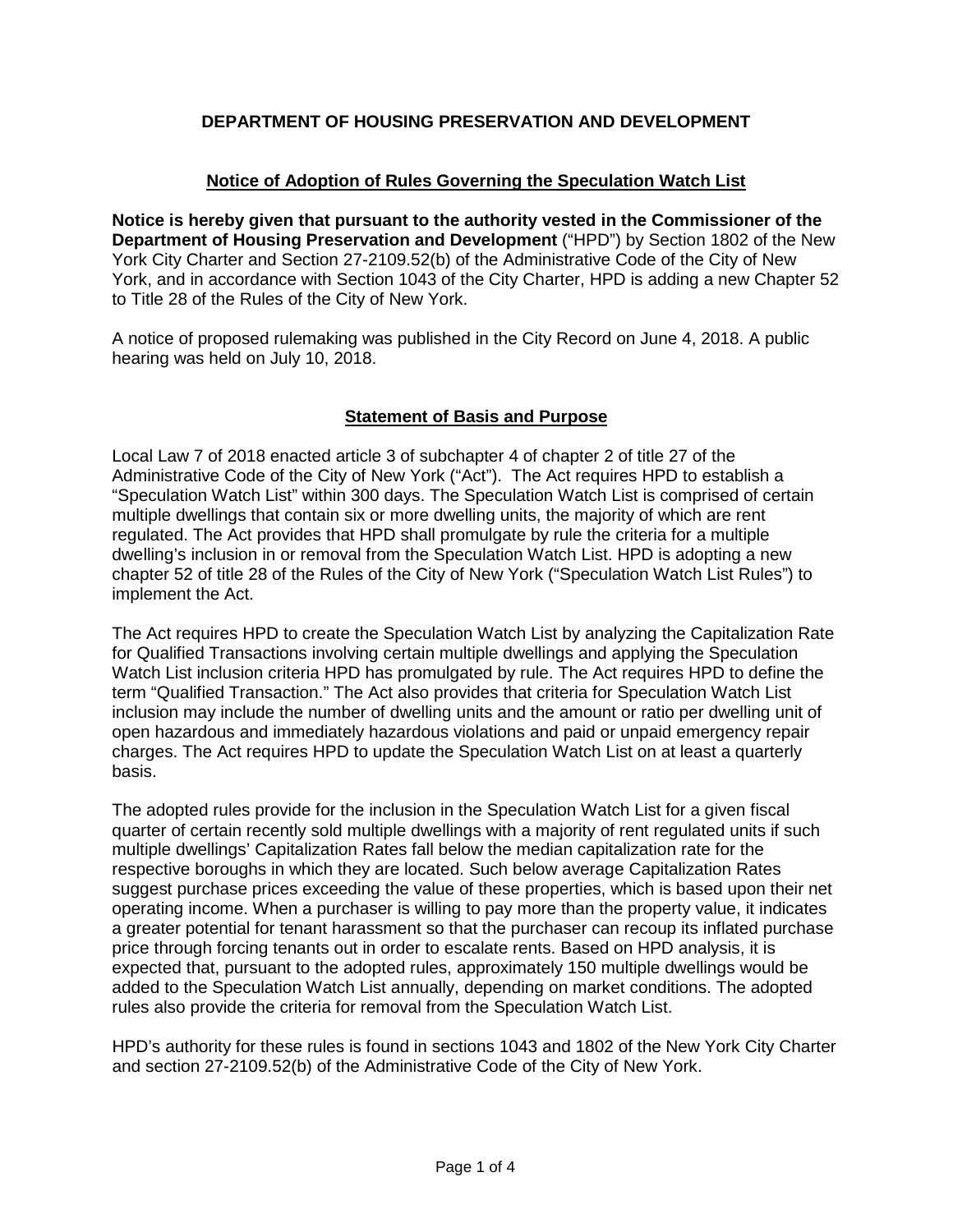New material is underlined. [Deleted material is in brackets.]

"Shall" and "must" denote mandatory requirements and may be used interchangeably in the rules of this department, unless otherwise specified or unless the context clearly indicates otherwise.

## **Section 1. Title 28 of the Rules of the City of New York is amended by adding a new Chapter 52 to read as follows:**

#### Chapter 52 SPECULATION WATCH LIST

§ 52-01 Definitions. As used in this chapter, the following terms shall have the following meanings. Capitalized terms not specifically defined in this chapter shall have the meanings set forth in the Act.

Act. "Act" means article 3 of subchapter 4 of chapter 2 of title 27 of the administrative code of the city of New York, as may be amended.

Affordable Housing. "Affordable Housing" means Dwelling Units for which occupancy or initial occupancy is required to be restricted based on the income of the occupant or prospective occupant thereof as a condition of (i) a loan, grant, tax exemption or conveyance of property from any state or local governmental agency or instrumentality pursuant to (A) the Private Housing Finance Law, other than article 8-B of such law, or (B) the General Municipal Law, or (ii) a tax exemption pursuant to section 420-c of the Real Property Tax Law. "Affordable Housing" shall not include Dwelling Units for which occupancy or initial occupancy is required to be restricted based on the income of the occupant or prospective occupant thereof as a condition of (i) a tax exemption pursuant to section 421-a of the Real Property Tax Law, or (ii) generating a floor area bonus for the provision of affordable inclusionary housing or providing mandatory inclusionary housing pursuant to the Zoning Resolution.

Borough Capitalization Rate. "Borough Capitalization Rate" means the median Capitalization Rate of all Qualified Transactions in a given borough during the four most recent Fiscal Quarters, as calculated by HPD.

DOF. "DOF" means the Department of Finance of the City of New York or any successor agency or department thereto.

Dwelling Unit. "Dwelling Unit" means a dwelling unit as defined in section 27-2004 of the Housing Maintenance Code.

Fiscal Quarter. "Fiscal Quarter" means any one of the following periods: (i) the period beginning on the first day of July and ending on the last day of September; or (ii) the period beginning on the first day of October and ending on the last day of December; or (iii) the period beginning on the first day of January and ending on the last day of March; or (iv) the period beginning on the first day of April and ending on the last day of June.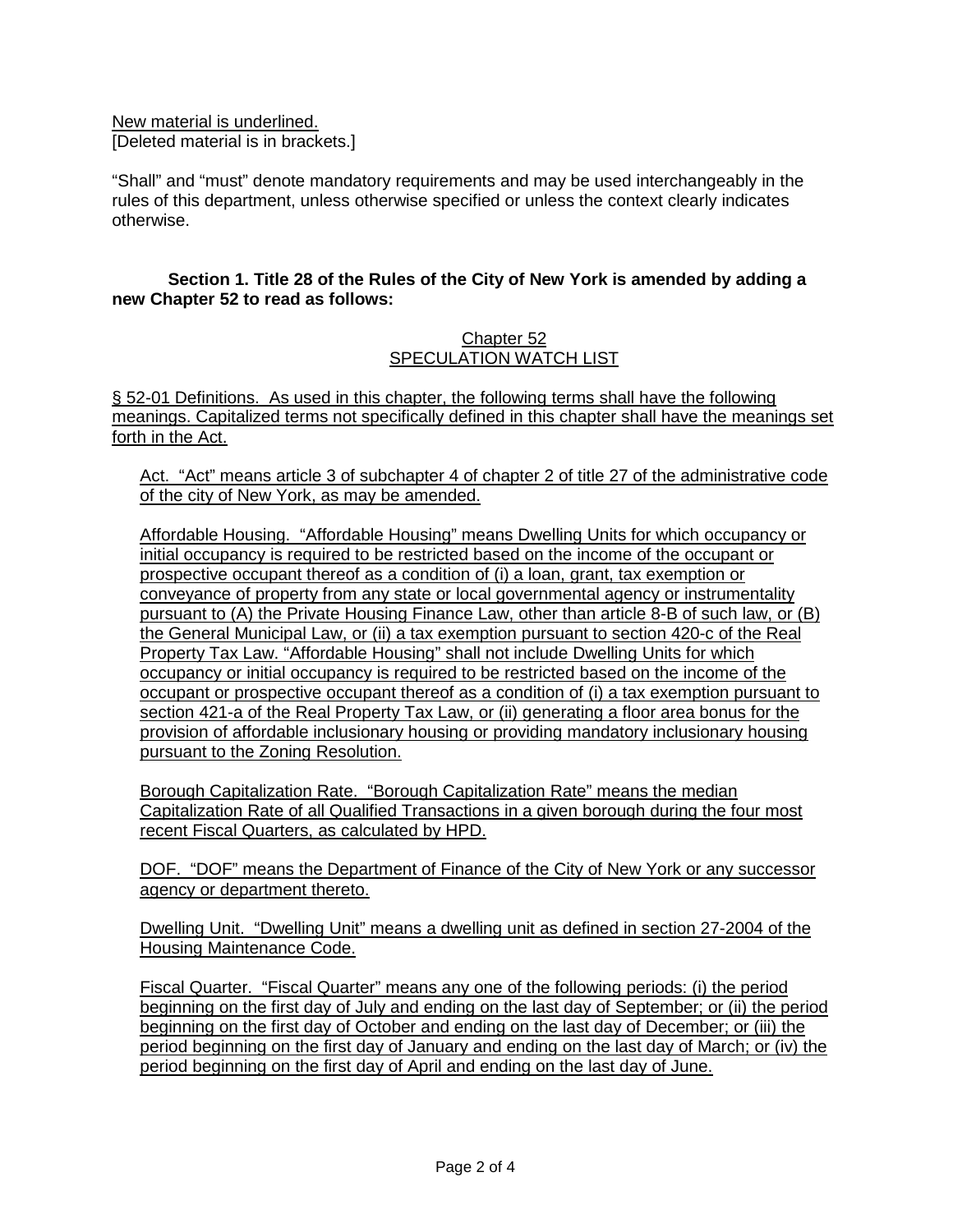Fiscal Year. "Fiscal Year" means the fiscal year of the City of New York, which commences July 1 and ends June 30.

HDC. "HDC" means the New York City Housing Development Corporation.

HDFC. "HDFC" means a housing development fund company organized pursuant to Article 11 of the Private Housing Finance Law.

HPD. "HPD" means the Department of Housing Preservation and Development of the City of New York or any successor agency or department thereto.

Internal Revenue Code. "Internal Revenue Code" means the United States Internal Revenue Code of 1986, as amended.

List. "List" means the speculation watch list that is published during each Fiscal Quarter and includes all Multiple Dwellings that (i) were the subject of Qualified Transactions and (ii) HPD has determined to be at risk of tenant harassment in accordance with the criteria established in Section 52-02 of this chapter.

Listed Building. "Listed Building" means a Multiple Dwelling included on a List.

Local Supervision. "Supervision" means monitoring of the performance and regulatory compliance of Affordable Housing by HPD's Division of Asset Management, HPD's Division of Housing Supervision, or HDC Asset Management, or their successors.

Multiple Dwelling. "Multiple Dwelling" means a multiple dwelling, as defined in section 4 of the Multiple Dwelling Law:

(i) in which a majority of Dwelling Units are Rent Regulated;

(ii) that appears on the most recent DOF final assessment roll;

(iii) for which, during the Fiscal Year of the most recent DOF final assessment roll. DOF has recorded a notice of property value that lists numerical values greater than zero for both estimated gross income and estimated expenses;

(iv) for which the final assessment roll for the Fiscal Year immediately preceding the most recent notice of property value lists a tentative actual assessed value of greater than \$40,000;

(v) that either (a) is exclusively residential with eleven or more Dwelling Units or (b) contains seven or more Dwelling Units and one or more commercial units;

(vi) that is not providing Affordable Housing subject to Local Supervision;

(vii) that is neither (A) fully exempt from real property taxation under any applicable law or (B) partially exempt from real property taxation pursuant to article 2, 4, 5, or 11 of the Private Housing Finance Law or section 420-c of the Real Property Tax Law; and

(viii) that is not receiving benefits pursuant to section 11-243 of the Administrative Code of the City of New York for any eligible work that was carried out with the substantial